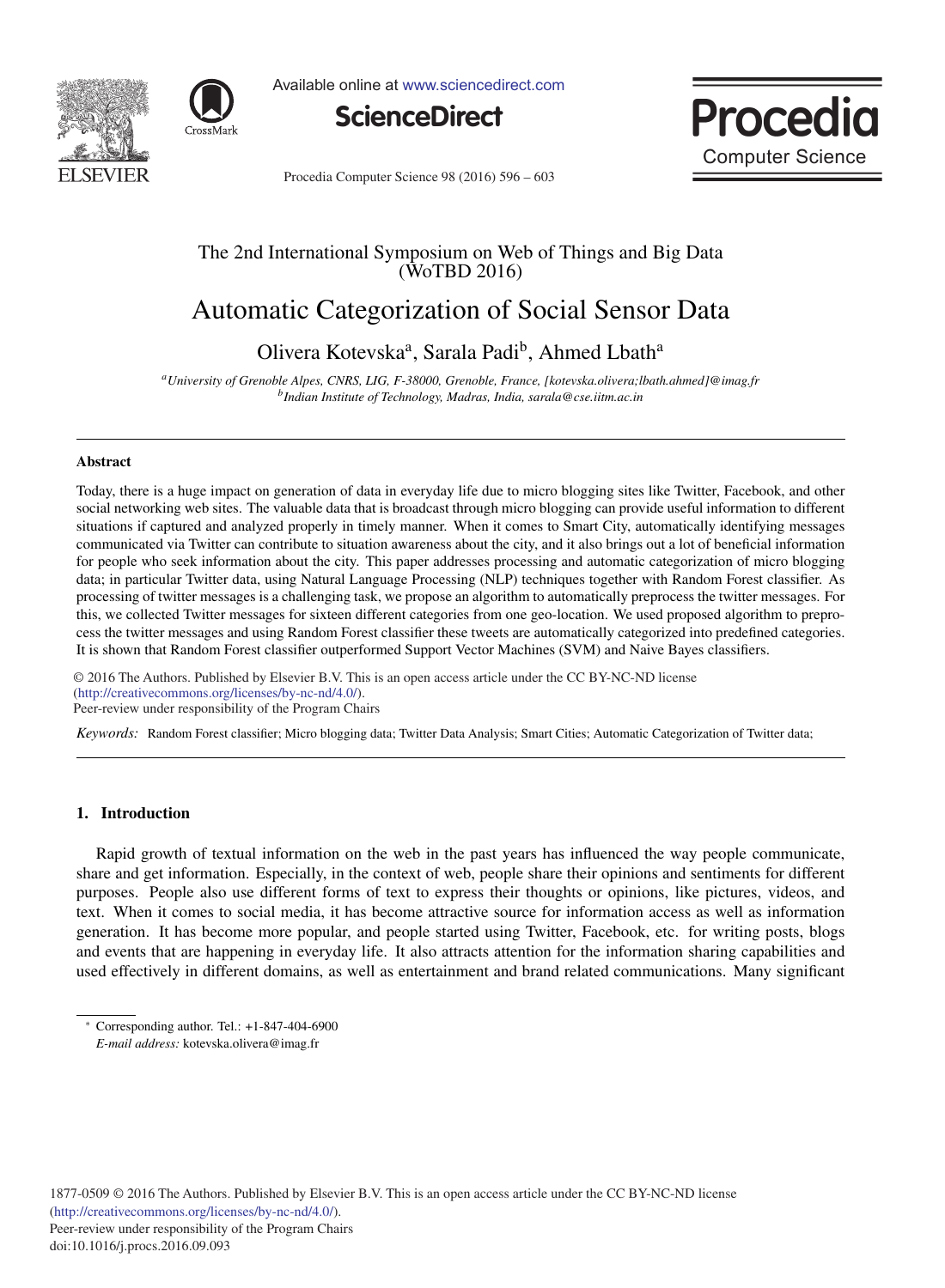achievements are accomplished using social networks as data source in different areas like early warning systems for detection of earthquakes, for predicting the German federal elections <sup>1,2,3,4</sup>.

In past few years, micro blogging, messages with limited number of characters, has become widely used tool for communication on the Internet. Twitter is one of the first and most popular micro blogging providers with millions of active users. Each user is able to create public posts to initiate discussions, to participate in debates, and to follow the communication of others. As a result, Twitter is widely used communication channel across a wide range of applications for everyday communication purposes. Noteworthy research into some such areas is now emerging, but largely remains in the form of topic, context, and event-related case studies that are able to give substantial light on specific uses of Twitter<sup>5</sup>. There are some efforts in finding the sentiments in order to find the emotions embedded in each tweet by performing linguistic analysis on corpus of tweets 6. The same linguistic analysis is performed to extract the features for finding the sentiments of Twitter messages<sup>7</sup>. There are other efforts to automatically classify the tweets using clustering method<sup>8</sup>.

Monitoring the social sensor activities is a good way to measure customers' loyalty, keeping track of sentiments towards brands, products or just measure their perceptions regarding variety of topics. Having information for what topics people are interested can help to improve service recommendations, like traffic routes, air pollution zones, etc. In past few years, significant research have been done on Twitter data for extracting the sentiments. Most of the research include Naive Bayes classifier and with different features for sentiment analysis purposes. In this paper, we compared existing and widely used algorithms for classification of tweets together with different features. Closer to our experiment Aphinyanaphongs et. al used Random Forest classifier for classification of Twitter tweets into two classes<sup>9</sup>.

In the Smart City context integrating information from different sources in real-time is a necessity to make smarter decisions for the city as a whole. To provide this, we created a framework that provides integration, aggregation and processing of sensed data which is part of big project based on cloudlet architecture <sup>10</sup> and the Figure 1 shows the general overview of the framework used for analysis.

As described in the Figure 1, in this paper we focused on creating a process for automatically identifying the topics from Twitter as a social sensor that contribute to situation awareness about the city. The work presented mainly focused on sentiment analysis of Twitter data to automatically categorize the tweets into different categories for information retrieval purposes. Automatic categorization also helps to extract knowledge from tweets in order to provide information to users. The machine learning methods and features used in this paper can be adapted to our future work that involves real time processing of tweets for categorization, sentiment analysis and topic extraction for a large quantity of data.



Fig. 1: General overview

The rest of the paper is organized as follows. In Section 2, we give details about the data collection from Twitter social media and discuss details about pre-processing methodology and additional resources used for pre-processing of tweets. In Section 3, features used to represent the text messages in terms of vector space models and different machine learning methods used for categorisation of tweets into predefined categories are described in detail. Section 4 gives complete details of experimental evaluation and classification accuracy on different datasets using different features. Finally, Section 5 concludes the work.

# 2. Twitter Data Collection for Analysis

#### *2.1. Collecting the Data*

For analysis purposes, Twitter data is collected using its Application Programming Interface (API). It is comparatively simple to capture comprehensive data sets of vast majority of all the tweets. Tweets received by Twitter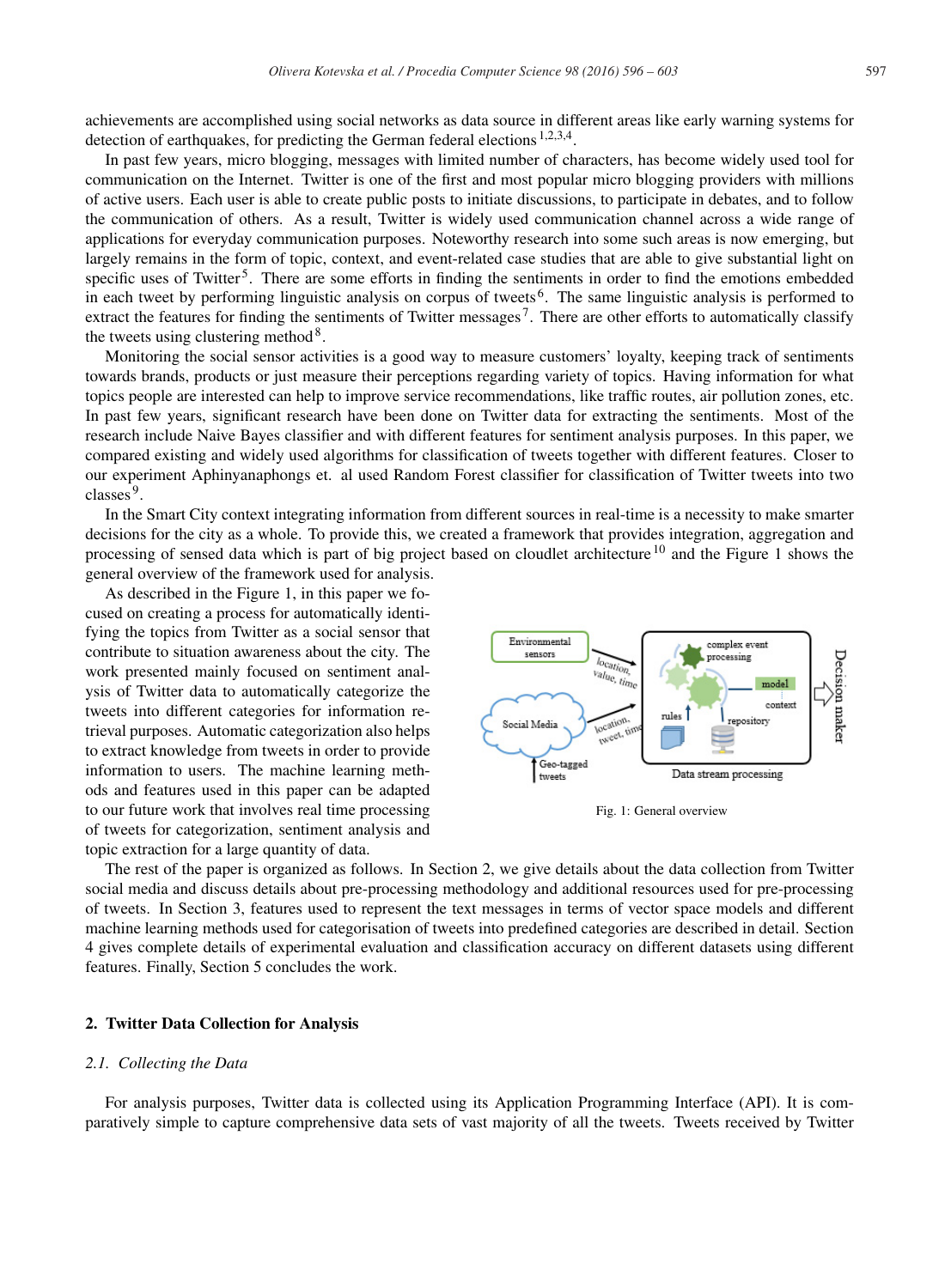streaming API are anywhere from 1% of tweets to over 40% of tweets in near real-time. Since the basic idea of this paper is to analyze tweets posted by the people from one location, we collected Twitter data from New York City (NYC). Twitter provides two types of location data, one is using the name of the city and other is using the exact Global Positioning System (GPS) coordinates.

For this study, we choose to use GPS location for NYC data because we can collect tweets in consistent manner for each category. For analysis, two data sets are used and both are from same geo-location coordinates and English language as a filter. As shown in Table 1, *Data set* 1 is a general data set with tweets containing generic terms along with geo-location and

| Table 1: Number of tweets used for analysis |  |
|---------------------------------------------|--|
|---------------------------------------------|--|

| Training data |            | Testing data |            |  |
|---------------|------------|--------------|------------|--|
| Data set 1    | Data set 2 | Data set 1   | Data set 2 |  |
| 1303          | 1746       | 1702         | 8828       |  |

English language as filters. Whereas, the *Data set* 2 is composed by tweets that refer to named entities, in this case named entities used for extraction of tweets are sixteen, namely, art, music, film, books, health, sport, food, travel, holidays, tech, weather, religion, news, fashion, shopping, celebrities. These entities are chosen from analysis based on the statistics about most frequently used topics in social media.

# *2.2. Pre-processing*

Twitter text data is unstructured and noisy in the sense that it contains slang, misspelled words, numbers, special characters, special symbols, shortcuts, URLs, etc. The text messages with these special symbols, images may be easier for humans to read and analyze. When the text data is mixed with other types of symbols and images, processing is a major challenging task compared to processing of normal text data. As a result, pre-processing of Twitter data plays a major role in sentimental analysis. The typical characteristics of Twitter data that makes sentiment analysis a challenging research area are: messages are very short and contain less text, message may contain different language text, it contains special symbols with specific meaning, data contains lot of shortcuts, and data has spell mistakes.

These typical characteristics make pre-processing of Twitter data a challenging task for further analysis purposes. This paper discusses the methodology together with Natural Language Processing (NLP) techniques for efficient processing of Twitter messages for analysis purposes. We propose an algorithm implemented in Java Programming language where we incorporated sentiment-aware tokenization  $<sup>1</sup>$  while pre-processing the tweets. The proposed algo-</sup> rithm is described as follows:

|     | <b>Algorithm 1</b> Pre-processing algorithm               |  |  |
|-----|-----------------------------------------------------------|--|--|
|     | 1: procedure PRE-PROCESSING OF TWEETS                     |  |  |
| 2:  | for each tweet $t_i \in T$ do                             |  |  |
| 3:  | Remove URLs, re-tweets, hash tags, repeated punctuation's |  |  |
| 4:  | <b>for</b> each word $w_i \in t_i$ <b>do</b>              |  |  |
| 5:  | miscellaneous symbols                                     |  |  |
| 6:  | emotion icons, contractions                               |  |  |
| 7:  | abbreviations, acronyms, smilies                          |  |  |
| 8:  | misspelling words                                         |  |  |
| 9:  | end for replace it with full meaningful words             |  |  |
| 10: | Remove stop words, punctuation's, non-English words       |  |  |
| 11: | Convert to lower case characters                          |  |  |
| 12: | end for                                                   |  |  |
|     | 13: end procedure                                         |  |  |
|     |                                                           |  |  |

It is observed from the collected Twitter messages that emoticons are extremely used in many forms of social media. It is the same case for acronyms, abbreviations or slang words. Because of these reasons, we used implementation

<sup>1</sup> "http://sentiment.christopherpotts.net/tokenizing.html"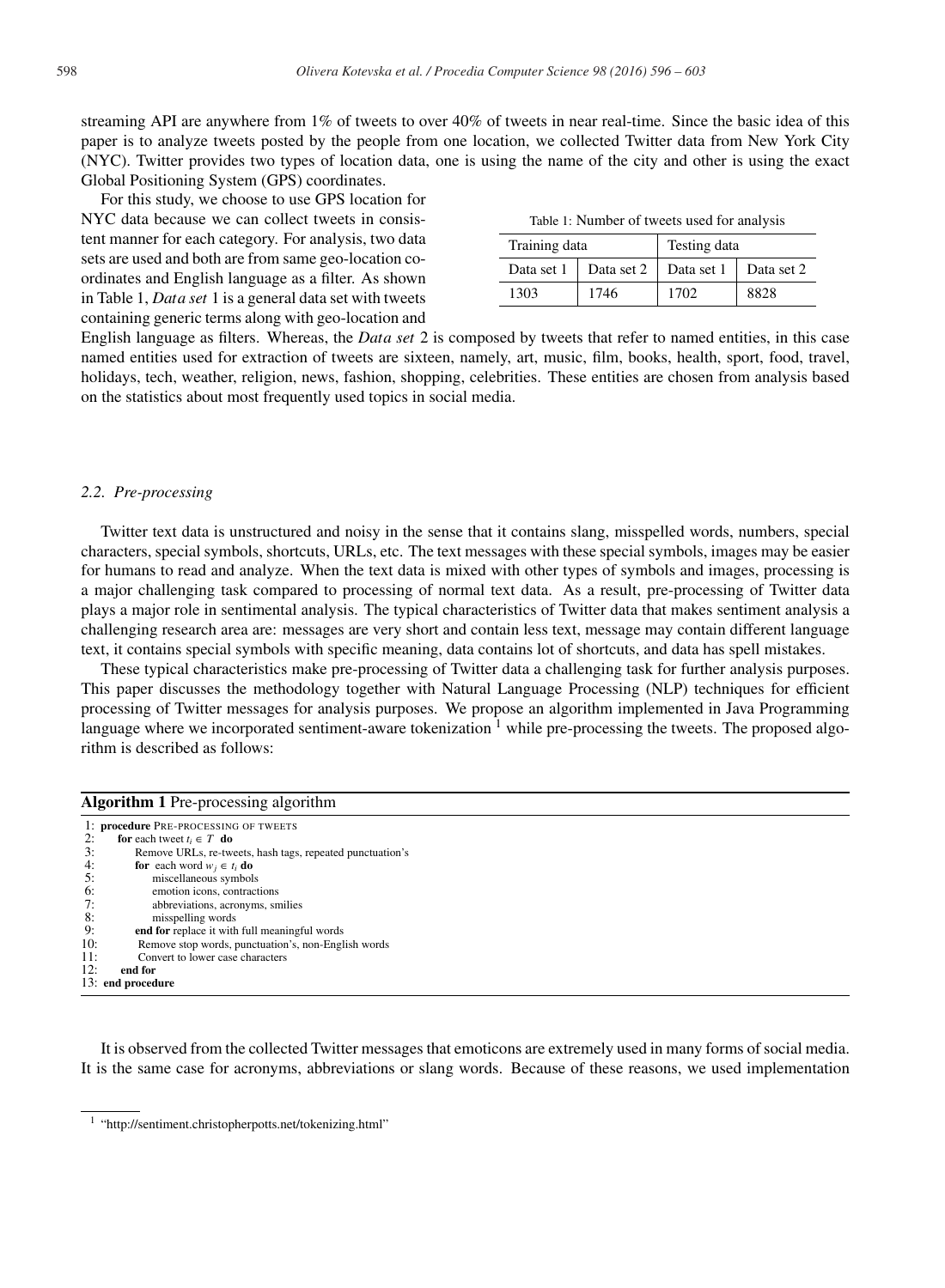functionality to convert smileys<sup>2</sup>, emoticons<sup>3</sup>, acronyms and abbreviations<sup>456</sup>, contractions <sup>7</sup> and misspelled words<sup>8</sup> to full meaningful words. Table 2 shows the number of conversion inputs used in each category.

Tweets are processed by removing characters like repetitions, punctual characters, stop words, and English stop words $9$ . Even though collected tweets are in English language, there were words in other languages, in such cases tweets are ignored for analysis.

Despite the advantages of reducing vocabulary, shrinking feature space and removing irrelevant distinctions and icons is that pre-processing can collapse relevant distinctions, that are important for analysis purposes. Generally, pre-processing of text data improves the quality of text for analysis purposes, whereas coming to twitter data, because of short messages, pre-processing may end up with messages with no text data left for the Twitter mesTable 2: Dictionary lists used for pre-processing of tweets

| List name                            | Number of lines |
|--------------------------------------|-----------------|
| <b>Smiles</b>                        | 247             |
| Emoticons                            | 40              |
| Acronyms, Abbreviations and Initials | 689             |
| Contractions                         | 51              |
| Misspelling                          | 5875            |
| Stop words                           | 319             |
|                                      |                 |

sage. In many cases, after pre-processing Twitter messages hardly contain one or two words, Table 3 shows Twitter data statistics before pre-processing phase. We can see that tweet messages contain a lot of punctuational marks, stop words, numbers, and non- english words that would not convey any information for the context, and are not useful for any analysis. This becomes a big challenge in pre-processing of Twitter data for analysis purposes.

# 3. Categorization of Twitter messages

#### *3.1. Extract features*

Text data is a sequence of words and these words cannot be fed directly to the machine learning algorithms for analysis purposes. Most of the algorithms expect numerical feature vectors with a fixed size rather than the raw text with variable length. In order to address this, we need to use techniques that provide utilities to extract numerical features from text content. We use the most frequently used features called Bag of Words (BOWs) and Term Frequency Inverse Document Frequency (TF-IDF) vector representations to represent text messages in terms of a feature vector.

abbreviations-and-acronyms/"



Table 3: Data statistics before pre-processing

<sup>2</sup> "http://www.netlingo.com/smileys.php"

<sup>&</sup>lt;sup>3</sup> "http://en.wikipedia.org/wiki/List\_of\_emoticons"

<sup>4</sup> "http://marketing.wtwhmedia.com/30-must-know-twitter-

<sup>5</sup> "https://digiphile.wordpress.com/2009/06/11/top-50-twitteracronyms-abbreviations-and-initialisms"

<sup>6</sup> "http://www.muller-godschalk.com/acronyms.html"

<sup>7</sup> "http://www.sjsu.edu/writingcenter/docs/Contractions.pdf"

<sup>8 &</sup>quot;https://en.wikipedia.org/wiki/Wikipedia:Lists\_of\_common\_misspellings"

<sup>9</sup> http://xpo6.com/list-of-english-stop-words/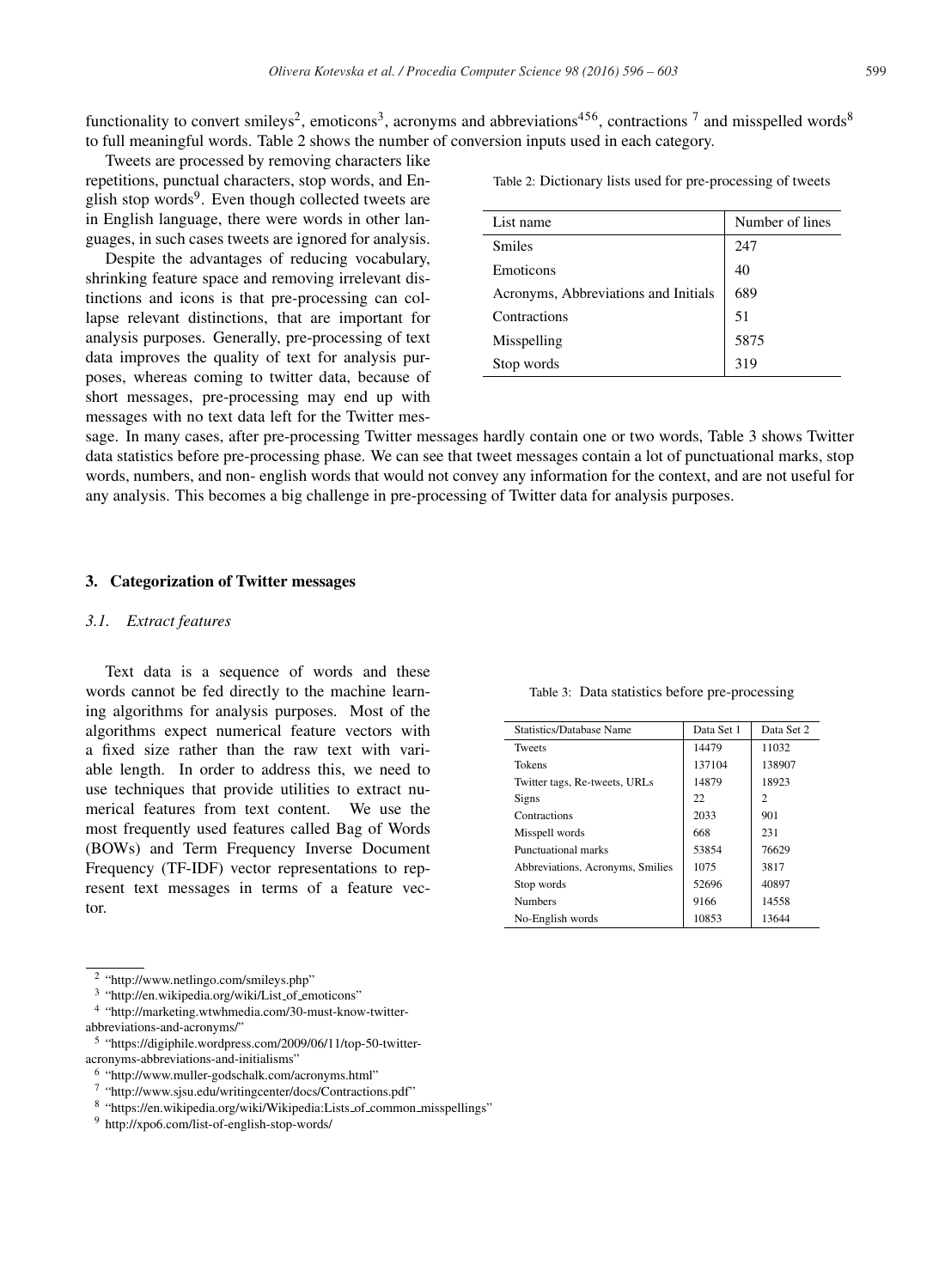

Fig. 2: Data model used to extract the features for Twitter analysis purposes

The data model used to extract these two features

is depicted in Figure 2. This figure also shows the pre-processing steps for tuning the Twitter messages before extracting the BOWs and TF-IDF features. In most of the NLP applications, *BOW s* and *T F* −*IDF* features are frequently used for text processing applications, sentimental analysis on Twitter data, blogs and classification of sentiments from micro-blogs <sup>11,12,13</sup>. Even though these features are extensively used for most of the text processing applications, for completeness purpose, a briefly explanation is included as follows:

1. Bag-of-Words (BOWs): This model represents text as an un-ordered collection of words, disregarding the word order. In the case of text classification, a word in a text message is assigned a weight according to its frequency in the text messages. The *BOW* representation of Twitter text message ' $t_n$ ' is a vector of weights ' $W_{1n}, \ldots, W_{wn}$ ' where '*W<sub>in</sub>*' represent the frequency of the  $i^h$  term in the  $n^h$  text message. The transformation of a text message '**T**' into the *BOW s* representation enables the transformed set to be viewed as a matrix, where rows represent Twitter text message vectors, and columns are terms in each Twitter text message 14.

2. Term Frequency and Inverse Document Frequency (TF-IDF): It is a feature vector representation method where frequent and rare terms in the text messages are normalised so that rare terms are more emphasised along with frequent terms in the text messages. Term frequency  $TF(t_i, T)$  is the number of times the term ' $t_i$ ' appears in a Twitter text message ' $t_m$ ', while document frequency  $DF(t_i, T)$  is the number of Twitter text messages contains the term ' $t_i$ . If we only use term frequency to measure the importance, it is very easy to over-emphasize terms that appear very often but carry little information about the Twitter text message. If a term appears very often across all the Twitter text messages, it means it doesn't carry special information about a particular text message. Inverse document frequency is a numerical measure of how much information a term provides and it is defined as follows:

$$
TF - IDF(t_i, t_m, T) = TF(t_i, t_m) \times IDF(t_m, T)
$$

$$
IDF(t_i, T) = \log \left( \frac{T}{1 + |t_m \in T : t_i \in t_m|} \right)
$$

where  $|T|$  is the total number of text messages in the corpus. Since logarithm is used, if a term appears in all text messages, its *IDF* value becomes 0. Note that a smoothing term is applied to avoid dividing by zero for terms outside the corpus.

#### *3.2. Categorization of Tweets*

Classification of online stream tweets helps to find important information up to date for each type of category. In this paper, tweets are analyzed and classified into predefined categories using supervised learning techniques: Naive Bayes, Support Vector Machines (SVM) and Random Forest (RF) classifiers where Naive Bayes classifier is a probabilistic classifier and SVM is a discriminative classifier. Random Forest classifier is a ensemble method where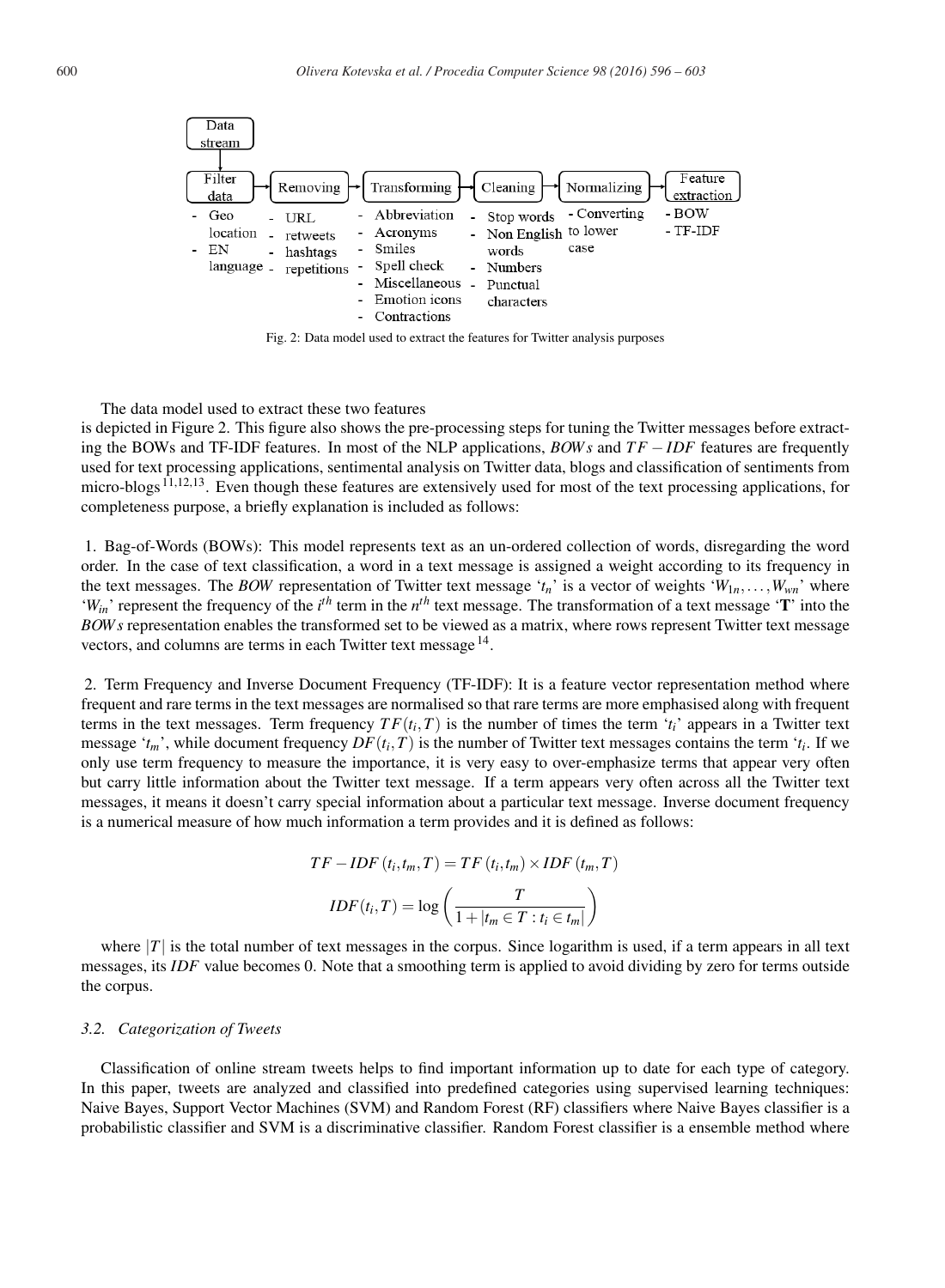more than one decision tree is used for classification purposes based on voting rule  $15$ . In this paper, these three machine learning models are used for automatic categorization of tweets into predefined categories. Initially, models are trained on training data set as tabulated in Table 1 and these trained models are used to automatically classify the test data set.

For illustration of data, Figure 3 shows the word cloud of **Food** and **Sport** category of tweets. As we can observe from figure, in both of these word clouds, the most dominant words are highlighted. It is interesting to see that the most dominant word in each of the categories are **FOOD** and **SPORT** that are exactly same as category labels. It is also worth noting that, in both the clouds, there are dominant words that are not related with with the category of the tweets like JUST in Food cloud, or NEW in Sport cloud.



Fig. 3: Word cloud illustration of tweets belong to Sport and Food categories

#### 4. Experimental Analysis

# *4.1. Data used for analysis*

For experimental analysis, we used Twitter social network as a data source and training data sets are created. The ground-truth for training and testing datasets are created manually. The type of tweets and number of categories of tweets used in this study are shown in Table 4. Table 1 shows the data statistics after pre-processing of tweets. There are 1303 tweets for *Data set* 1 and 1746 tweets for *Data set* 2, and 3049 tweets are used for training purposes. For testing purposes, 1702 for *Data set* 1 and 8828 tweets for *Data set* 2 are used.

| Label Name   | <b>Tweets for Training</b> | <b>Tweets for Testing</b> | Total No. of Tweets |
|--------------|----------------------------|---------------------------|---------------------|
| Art          | 149                        | 4071                      | 4220                |
| Music        | 286                        | 13877                     | 14163               |
| Film         | 238                        | 5731                      | 5969                |
| <b>Books</b> | 186                        | 3142                      | 3328                |
| Health       | 134                        | 3304                      | 3438                |
| Sport        | 151                        | 2400                      | 2551                |
| Food         | 507                        | 15077                     | 15584               |
| Travel       | 118                        | 2363                      | 2481                |
| Holidays     | 18                         | 150                       | 168                 |
| Tech         | 122                        | 1999                      | 2121                |
| Weather      | 521                        | 8634                      | 9155                |
| Religion     | 161                        | 1312                      | 1473                |
| <b>News</b>  | 198                        | 9427                      | 9625                |
| Fashion      | 122                        | 2383                      | 2505                |
| Shopping     | 81                         | 2039                      | 2120                |
| Celebrities  | 55                         | 754                       | 809                 |

Table 4: Tweets used for experimental analysis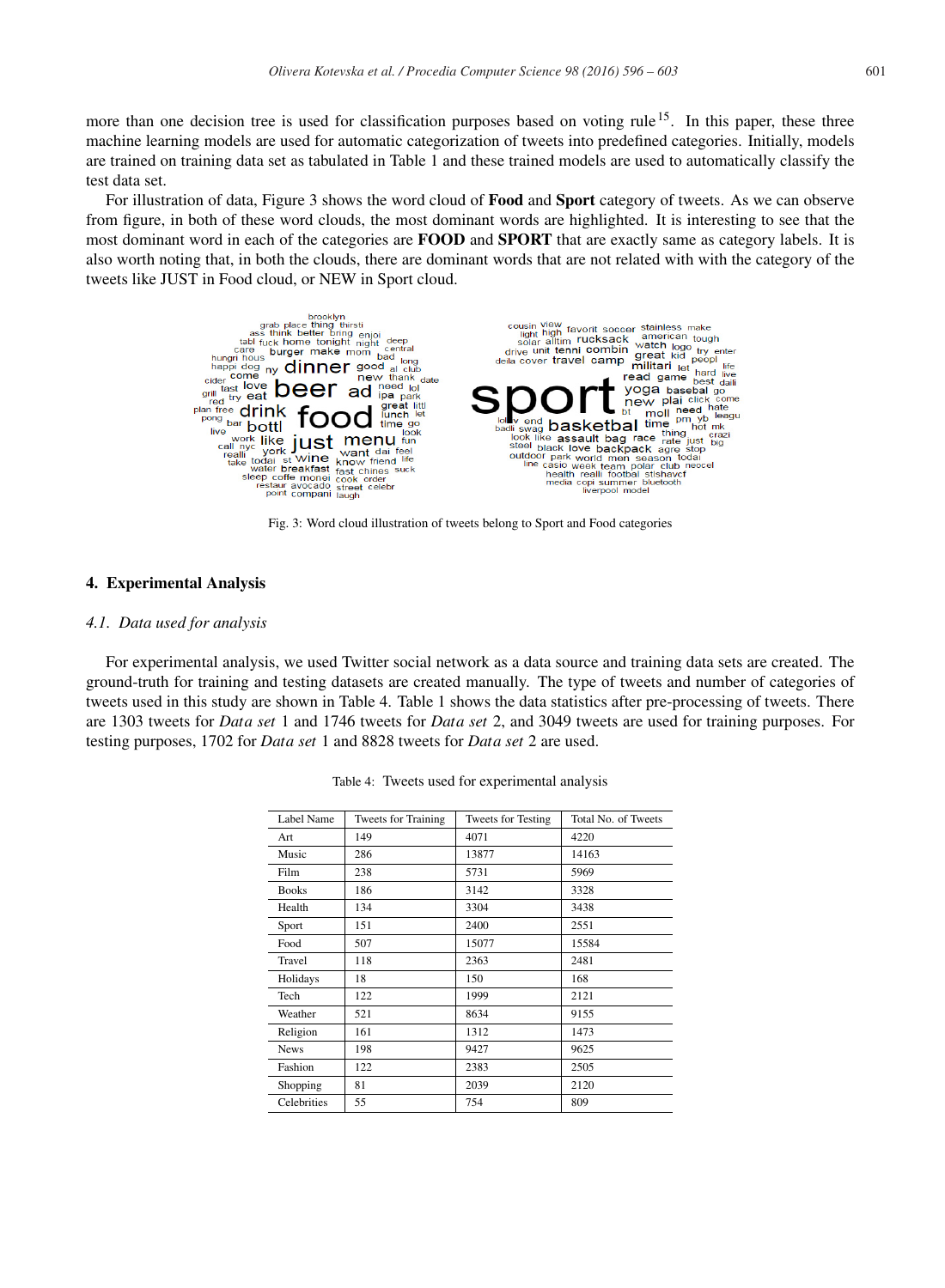The collection of Twitter data tweets and preprocessng of tweets are performed in Java programming language. After pre-processing of tweets, training data sets are used to build the machine learning models for sixteen categories in Python <sup>10</sup> using Scikit-learn package <sup>16</sup> along with NLTK tool 17. *BOW s* and *T F* −*IDF* features are extracted using NLTK tool and Naive Bayes, SVM, and Random Forest classifiers are used from Scikit-learn package in Python. The classification accuracy reported in this paper is calculated as:

$$
Accuracy = \frac{Correctly classified tweets}{Total number of tweets}
$$
 (1)

#### *4.2. Experimental Results*

Initially, machine learning models are trained individually for sixteen classes. During testing, the trained models are used to automatically categorize the testing tweets. Results are calculated based on ground-truth marked for testing examples. Table 5 shows the classification accuracy with respect to test dataset and from table we can see that Random Forest classifier gives almost 94% accuracy as compared to SVM and Naive Bayes classifiers. The overall accuracy on both data sets are almost 90% accurate and this accuracy has come down due to the fact that

Table 5: Classification accuracy of tweets into predefined categories

|                                            | Classification Accuracy $(\%)$ |                 |         |       |                 |         |
|--------------------------------------------|--------------------------------|-----------------|---------|-------|-----------------|---------|
| <b>Classifier</b>                          | <b>BOWs</b>                    |                 | TF-IDF  |       |                 |         |
|                                            | DS 1                           | DS <sub>2</sub> | Overall | DS 1  | DS <sub>2</sub> | Overall |
| Naive Bayes                                | 58.87                          | 82.77           | 78.90   | 67.45 | 91.01           | 87.20   |
| <b>SVM</b>                                 | 51.70                          | 91.68           | 85.22   | 65.21 | 90.79           | 86.65   |
| Random Forest                              | 66.80                          | 94.27           | 89.83   | 69.09 | 93.50           | 89.56   |
| and DS 2 - Data set 2<br>DS 1 - Data set 1 |                                |                 |         |       |                 |         |

FOOD class examples are misclassified, it is almost 50% accurate. As a result the overall accuracy is reduced.

# *4.3. Discussions*

The type of methodology used for processing the tweets is very important and crucial step for sentimental analysis and opinion mining. From the results we can see that the most frequently used topics are about 'FOOD' and 'MUSIC' and less important topics are 'Celebritis' and 'Shopping'. To further clarify the results with respect to *Data set* 1, Figure 4 shows the class wise accuracy for sixteen classes. From this figure, we can notice that FOOD class has the lowest accuracy compared to other classes that result in decreas of overall accuracy of the data set. One solution to reduce missclassification in this case is that building hierarchical classification models so that missclassified examples belong to FOOD category can be reduced. It is also worth looking at multi-label



Fig. 4: Accuracy by category for both the data sets using BOWs feature with SVM classifier

classification approaches or probabilistic topic models for finding the semantics of tweets for better categorization purposes.

# 5. Conclusion and Future Work

This paper mainly focused on exploring the general patterns of social media usage and presenting a model for automatically categorizing the analytics for a wide range of predefined identifiers over one concrete geo-location, in

<sup>10</sup> http://docs.continuum.io/anaconda